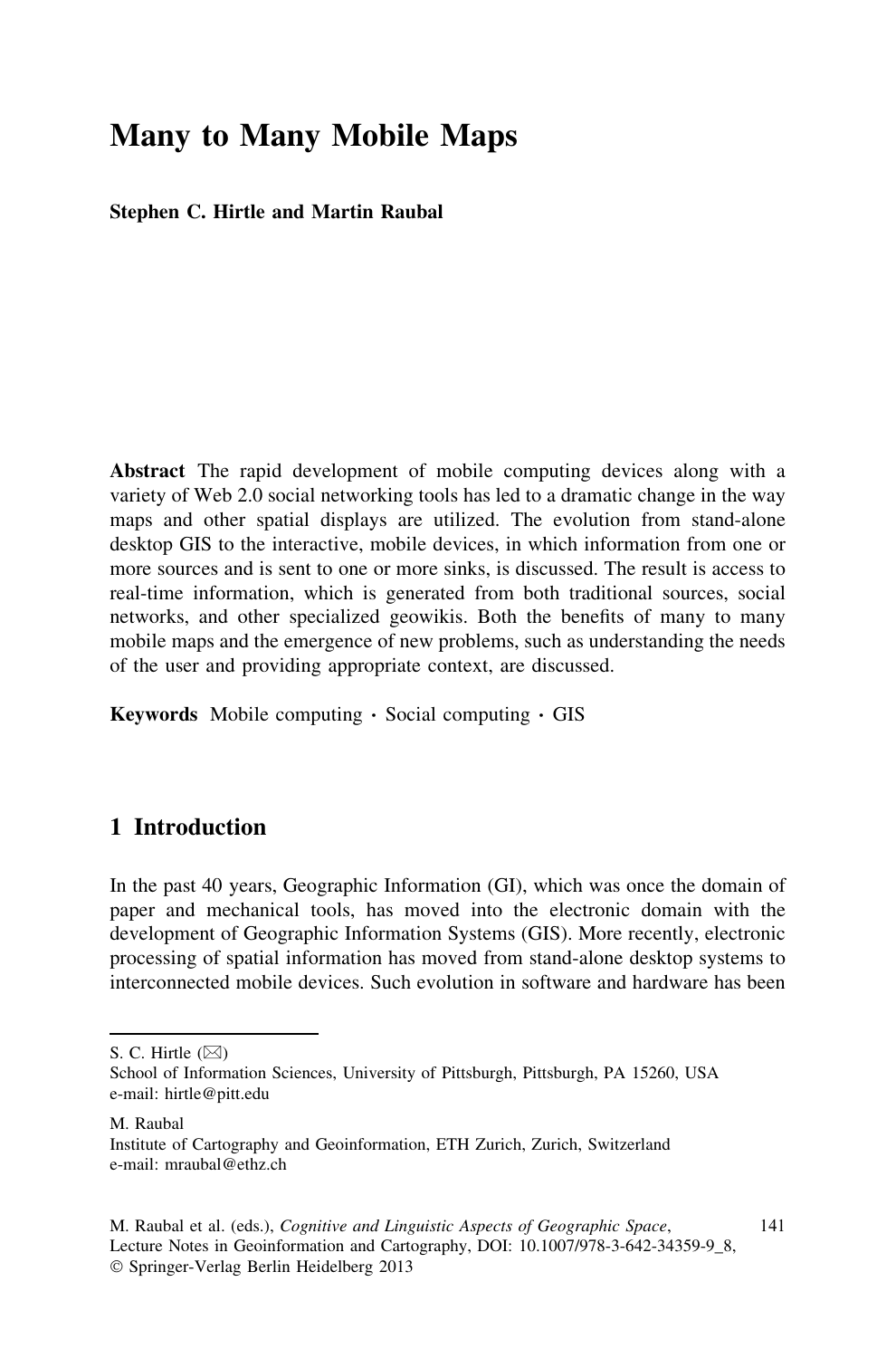characterized by Frank [\(2002](#page-14-0)) as a general shift from a reliance on general purpose geographic information systems (Big GIS) to access of specific geographic information (Small GI), which is relevant for the particular place and time. Big GIS was administered typically by non-end-users, often in a batch mode, for large problems, such as one would find in areas like urban planning, demographic analysis, or topographic mapping. The Small GI approach put the analysis in the hands of individual users and can solve problems that require iterative queries, such as found in logistics, tourism, real estate, or marketing. It is interesting to note that in historical terms, information was in the hands of users before the development of Big GIS. The shift to Small GI has returned spatial information to the hands of individuals.

Overall, the change to Small GI has been transformative and requires a reassessment of the field of geographic information science. Twenty years ago, every day spatial problems, such as determining the directions to a vacation resort or identifying a restaurant for dinner, were often solved in advance using static technologies including paper maps and guides. The use of electronic data was reserved for complex spatial problems, such as tracking the movement of a hurricane or locating the ideal location of a new store.

The shift to the use of spatially aware personal digital assistants over the last two decades has led to a change of the information-seeking behavior and created novel spatio-temporal decision situations due to the dynamic nature of mobility. This change has resulted in a shift of information needs: we often need to make decisions on the spot, for example, locating needed roadside services when traveling by car or making a flight connection inside a busy airport under time pressure. New technologies, such as Location Based Services (LBS), can help individuals make well-informed decisions. However, they can only do so if they take into account how people operate in dynamic and often complex situations, what kind of information they require, and how such information can be communicated effectively.

The result of these changes has been the increase of real-time information that can assist decision-making processes and a change to mobile decision-making that reflects current needs and current conditions. Mobile decisions are increasingly less likely to be made on the basis of centralized databases, but more likely to be supported through the Web 2.0 initiatives of social networking and distributed information sources. In terms of the temporal scale, mobile decisions are often made at the start of any actions and can change as the action progresses. Both push and pull technologies are possible, although push technologies have traditionally been viewed with concern for privacy and invasiveness (Raper et al. [2008;](#page-15-0) Kaasinen [2005](#page-14-0)).

To capture this new environment, we introduce the term many to many mobile maps, which can be defined as spatial displays that are geographically aware and shown on small portable devices connected to multiple sources and sinks. That is to say, the device can receive information that has been generated by many users or sensors, and can also send information to many users or act as sensor. For example, a GPS-based navigation system might do variable routing based on current traffic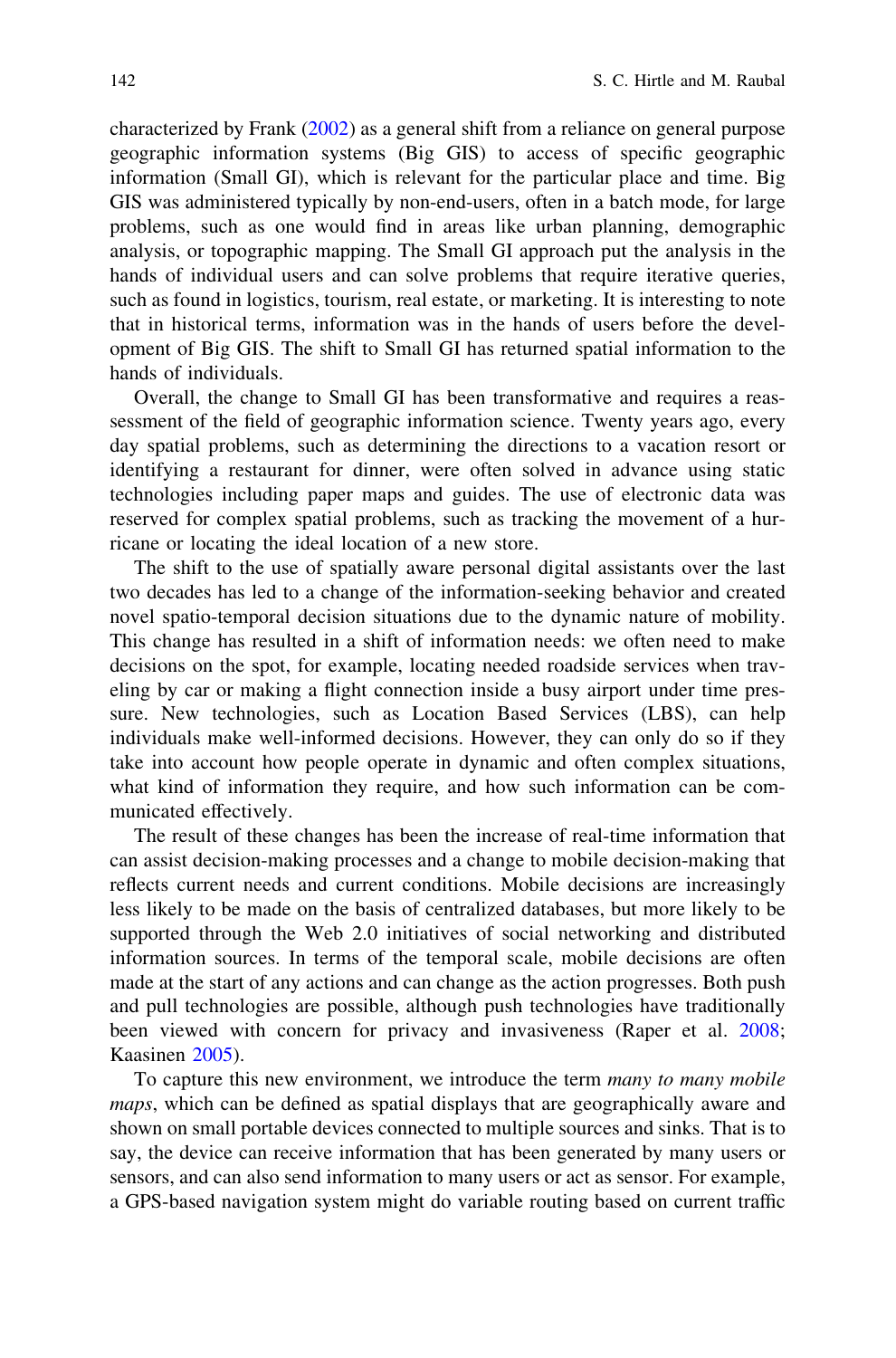flows, while at the same time providing its own traffic speed information to update the data servers. The concept of *many to many* allows for *many to one*, such as a restaurant recommendation based on a social network of hundreds of reviews, and one to many, such as a single time-trace of a hike that is sent to a large archive of hikes that can be used to generate future recommendations. Furthermore, the maplike representations in many to many mobile maps can vary from a simple arrow indicating to turn here to photorealistic images of the immediate surround (Butz et al. [2001\)](#page-13-0). At present, a two-dimensional graphical map would be the most common display and is typically displayed on small portable devices, such as an Android phone or iPhone. Satellite views, street-level images, and graphical mockups of the local environment (Agrawala et al. [2011\)](#page-13-0) are also possible under the many to many mobile map framework, as well as both larger and small visual displays, sophisticated audio interfaces, or force-fed input devices.

### 2 How Has the Field Changed?

### 2.1 Access to Real-Time Information

Over the last years we have seen a tremendous change in how people access information and also with regard to the currency of such information. Most mobile decision situations require access to up-to-date information, such as in transportation, emergency response, or weather-related applications. We often think of this kind of information being accessed through mobile devices, but it can also include public information. For example, many public transportation systems offer information screens inside vehicles and/or at stops, which show the departure times of connecting buses, trams, and subways (Fig. 1). This information can also be accessed on mobile devices, which would facilitate to adjust trips in transit or plan alternative stops along the way.

Many to many mobile maps are greatly facilitated by the large amount of sensor data that is readily available through public databases. This includes common

Fig. 1 Public screen inside a tram in Zurich, Switzerland showing time estimates for the next three stops and the final destination, as well as connecting lines at the upcoming train station Bahnhof Oerlikon Ost

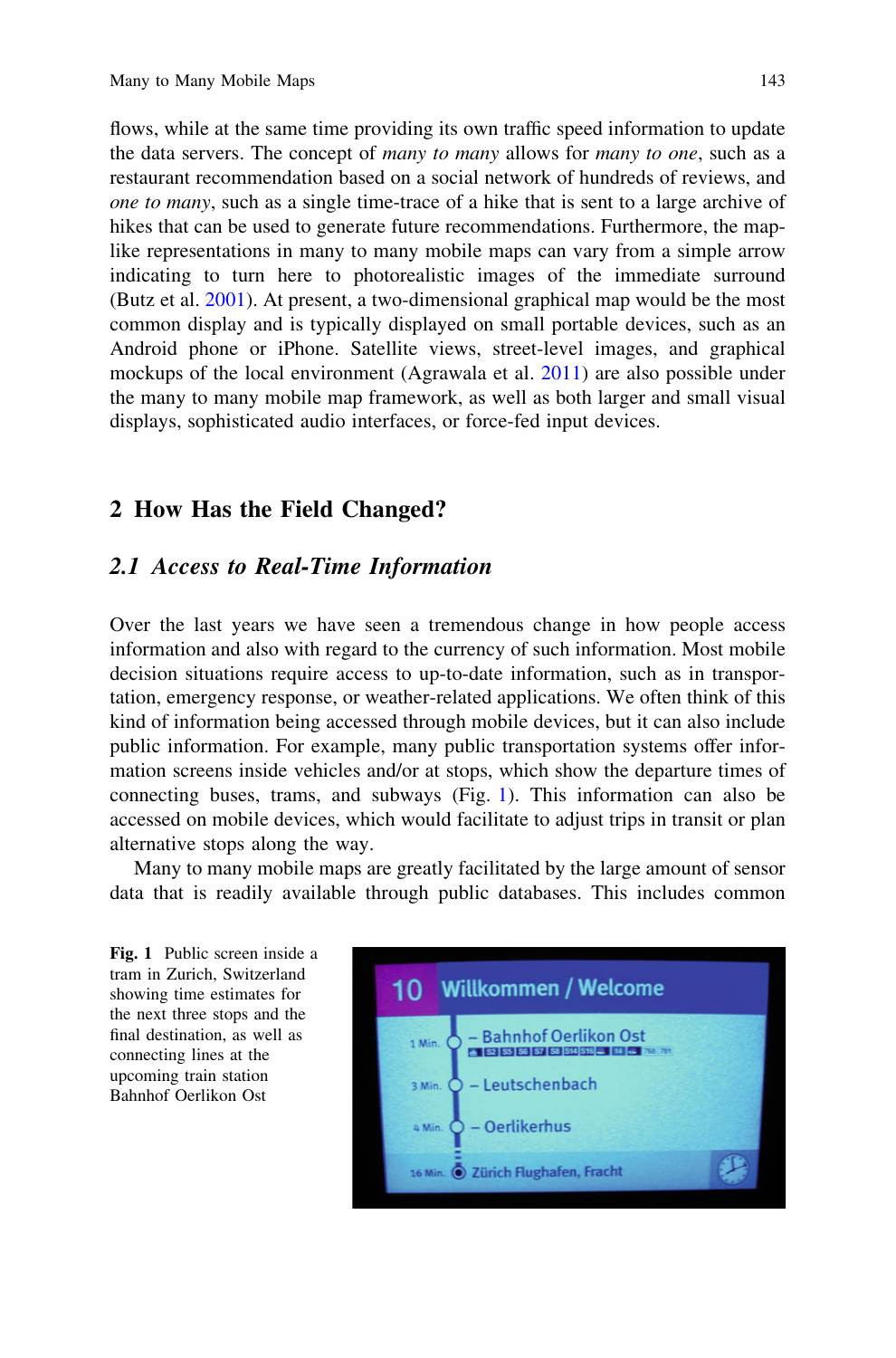sources such as traffic sensor information or weather data. As just one example of traffic data, the California Department of Transportation maintains over 20,000 inductive loop sensors, which count the number of vehicles that pass over each highway sensor, as well as the time covered by each vehicle, to yield measures of flow and occupancy (Hutchins et al. [2010\)](#page-14-0). Weather data is even more abundant with weather stations reporting a large variety of metaconditions at regular intervals. Efforts, such as the SensorMap project (Nath et al. [2007\)](#page-15-0), provide general portals to both publish and retrieve sensor data. Furthermore, sensor information can be gathered using less traditional means. For example, Nericell (Mohan et al. [2008\)](#page-15-0) is a prototype that uses the capabilities of smartphones, such as the accelerometer, microphone and GPS sensors to record potholes, bumps, braking, and traffic noise in Bangalore, India.

The cloud also allows for the sharing of additional data, computational resources, and specialized analysis programs (Lane et al. [2010\)](#page-14-0). The use of the cloud raises potential privacy issues, especially when your own data is being spread to others without your explicit consent. More common is the ability to share informal sources of information through Twitter, Facebook, Flickr, and other social media, as discussed below, where there is more obvious control over some of the privacy settings through the personal management of your friend networks.

# 2.2 Traditional Decision-Making to Mobile Decision-Making

Clearly, a large part of the world's civilization has turned into a mobile information society, often requiring people to make decisions on the spot and in highly dynamic environments (Raubal  $2011$ ). There is still little knowledge about how mobile location-based decision-making is different from other types of decision-making. Much research has been done in the area of general decision theory covering a wide range of models with different foci on describing how decisions could or should be made and on specifying decisions that are made (Golledge and Stimson [1997\)](#page-14-0). Behavioral decision theory has been emphasized in the cognitive literature due to the fact that human decision-making is not strictly optimizing in an economical and mathematical sense (Simon [1955\)](#page-15-0). In order to investigate whether principles of generic decision-making can be transferred to mobile decision-making and find potential differences, researchers have developed tools to study the interaction between environments, individuals, and mobile devices (Li and Longley [2006\)](#page-15-0).

Mobile decision-making involves a multitude of spatio-temporal constraints relating not only to people's spatio-temporal behavior in large-scale space (Kuipers and Levitt [1988](#page-14-0)) but also to their interaction with mobile devices, and perceptual, cognitive, and social processes. Space and time must therefore be considered from a broad perspective and as a context for understanding (Peuquet [2002\)](#page-15-0). This includes actual physical spaces, multiple psychologies of space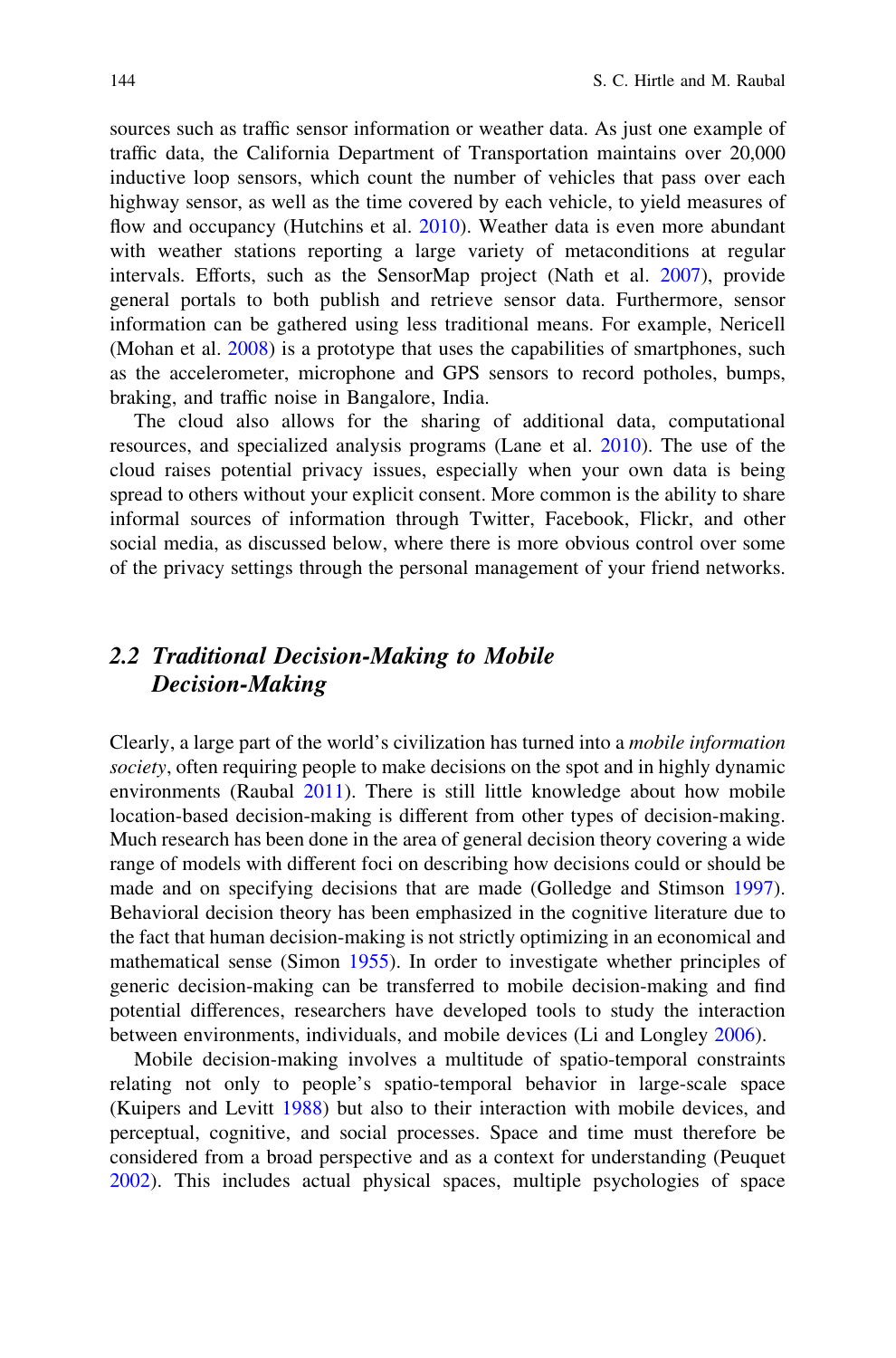(Montello [1993](#page-15-0)), and different types of times (Frank [1998](#page-14-0)). It is obvious that achieving progress in what may be called the evolving field of mobile Geoinformatics, requires multi- and interdisciplinary research. The overarching research question to be tackled is what is special about mobile decision-making?

### 2.3 Social Networking

Social networks have emerged in the decade as a major source of location-based information. Initially, social networking sites were designed both to facilitate communication among groups and to expand one's networks of friendships. Boyd and Ellison [\(2008](#page-13-0)) put SixDegrees.com, launched in 1997 and closed in 2000, as the first social network site. SixDegrees was followed by numerous other sites, such as LiveJournal, Friendster, MySpace, Flickr, Facebook, and Twitter. Location information became the focus of some sites, such as FourSquare. Recommendation sites, such as Yelp and Urbanspoon, include geographic pointers, and usergenerated encyclopedias, such as Wikipedia and Wikimapia, include location coordinates where appropriate.

The consequence of the large amount of location-based social networking sites, is that one can gather both real-time information (e.g., the restaurant closed this afternoon due to a water main break) and aggregate information (e.g., travel times on Route 9 are typically 10 miles per hour under the posted limits during the lunch hour). In this rapidly changing arena, the following subsections highlight five different ways in which the social networking is being incorporated into spatial decision making and processing.

#### 2.3.1 Volunteered Geographic Information

Volunteered geographic information (VGI) describes a large number of related activities in which collections of individuals provide geographic information for common consumption, in contrast to relying on the traditional authorities alone to provide maps and spatial information (Goodchild [2007\)](#page-14-0). VGI allows individuals to mark information about locations that are of particular interest using either standalone applications or generic platforms. Generic platforms include websites such as OpenStreetMap or Wikimapia. After the devastating 2010 earthquake in Haiti, a group of international volunteers working abroad were able to remotely update OpenStreetMap, indicating passable roads, location of temporary shelters and the like. This was done in innovative ways by using not only current satellite imagery, but also ground reports, video captures and television news reports (Zook et al.  $2010$ ). The GeoCommons<sup>1</sup> project repository provided central storage for a

<sup>1</sup> <http://geocommons.com/>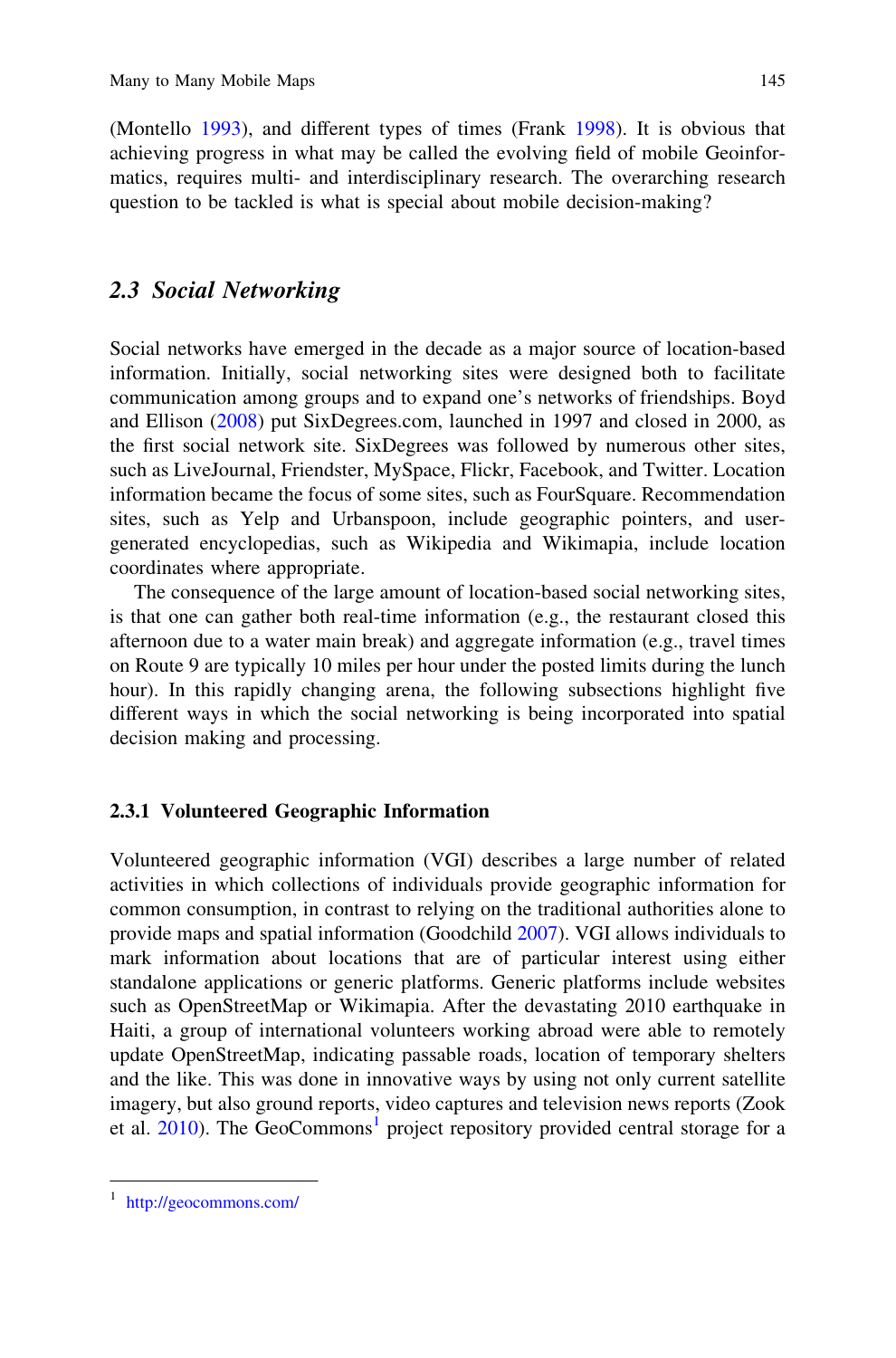variety of data sets, both official and unofficial. Zook et al. ([2010\)](#page-16-0) noted that the repository grew from less than two dozen to over 350 data sets in the weeks after the earthquake.

Other examples are more mundane, but also interesting. For example, the Wikimapia section for Pittsburgh, Pennsylvania indicates the location of the ''food trucks,'' which appear on a daily basis near Carnegie Mellon University to sell food to students (Hirtle [2011](#page-14-0)). These trucks are part of an informal infrastructure that would not appear in yellow page directories, service listings, or other traditional maps, since they do not reside in permanent buildings with a fixed address. Yet, the information and location of the food trucks is quite useful for students looking for inexpensive meals at lunchtime and, thus, reflects in a GIS the common wisdom of the crowds.

#### 2.3.2 Specialized Geowikis

As a subset of VGI, specialized geowikis also provide a platform for the sharing of certain kinds of spatial information. Here, we use the sense of geowiki that was given by Priedhorsky  $(2011)$  $(2011)$  to refer to a specialized wiki that includes geographic information. $<sup>2</sup>$  This goes beyond Wikipedia and Wikimapia, which are large-scale,</sup> generic repositories of generally unstructured text. As an example of a specialized geowiki, Priedhorsky et al. ([2007a](#page-15-0), [b\)](#page-15-0) demonstrated a bicycle route-finding system, which was based on information collected and stored in a geowiki. This application was challenging, as bicycle navigation systems are particularly difficult to automate. There are strong personal preferences with regard to topography, traffic, distance, and other factors. Priedhorsky et al. [\(2007a,](#page-15-0) [b\)](#page-15-0) presented a system that allowed for a wide range of personalized comments in terms of both the nature of the route to nearby amenities, such as the location of a pump to get air in your tires to an easy place to stop for refreshments. Building the system required a WYSIWYG web interface that made it easy to add information and bicycle paths. The project also includes a computational component where user-contributed knowledge was fed into selecting optimal routes.

#### 2.3.3 Space–Time Trails

More recently, the explosion of GPS-enabled devices on smartphones, mp3 players, cameras, and other small mobile devices has led to the automatic recording and uploading of space–time trails. For example, Every Trail collects space–time trails in the same way that Flickr collects photographs or Delicious

<sup>&</sup>lt;sup>2</sup> Our use of the term, geowiki, is in the generic sense of the concept. Geo-Wiki (with a hyphen) is the proper name of a separate project founded in 2009 through a collaboration of the International Institute for Applied Systems Analysis, University of Applied Sciences Wiener Neustadt and the University of Freiburg.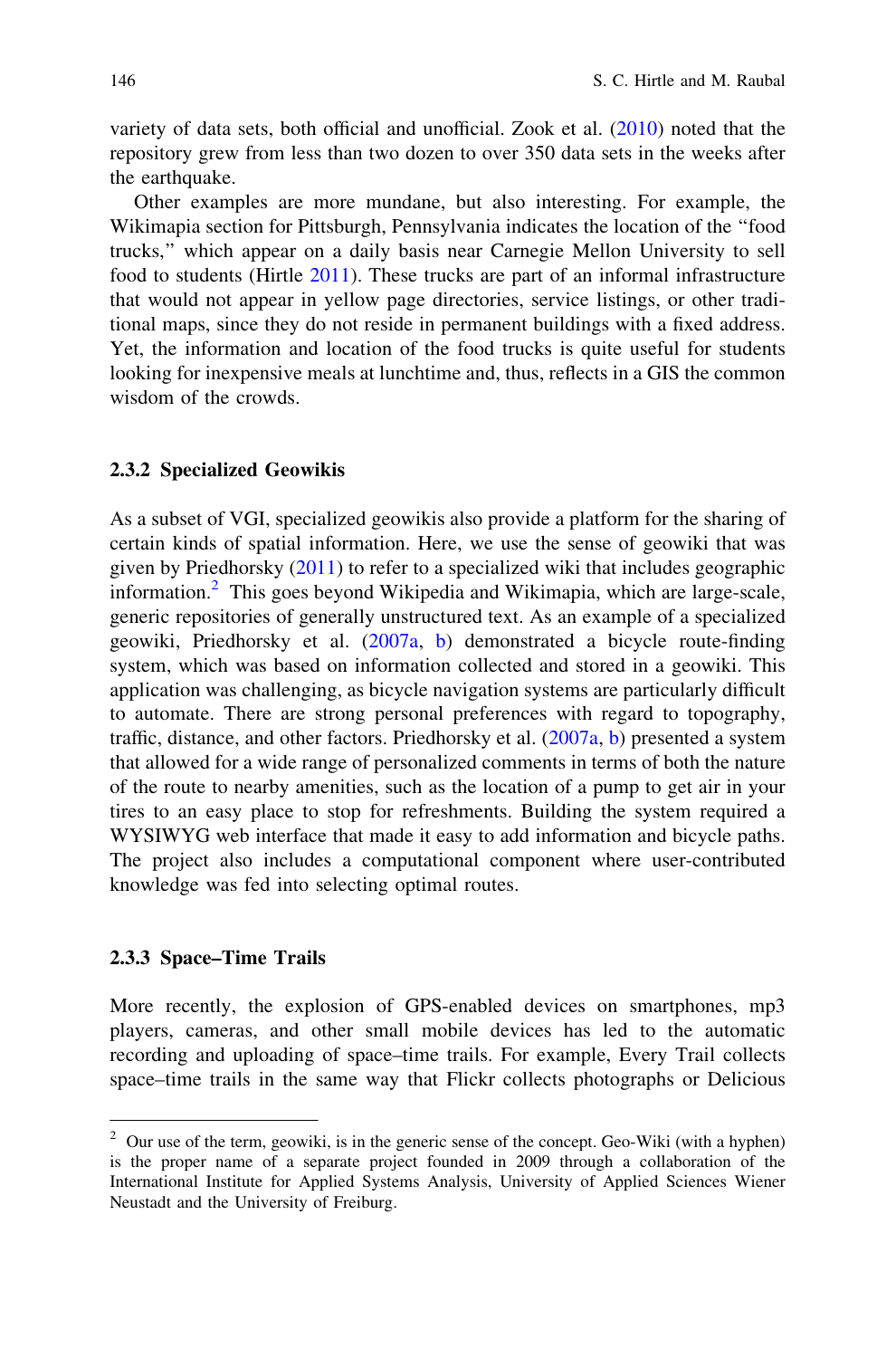collects bookmarks. Uploaded trails on Every Trail have been categorized by mode of transportation and/or activity; a list which includes road biking, mountain biking, hiking, walking, running, driving, motorcycling, sightseeing, skiing, kayaking, canoeing, sailing, backpacking, roller skating, snowshoeing, horseback riding, snowboarding, ice skating, snowmobiling, hang gliding, skateboarding, bird watching, rock climbing, and even mountain unicycling. This information is publically available and can be easily mined for the collective information about popular routes, accurate estimates of travel times, and other spatio-temporal information. The large number of activities is critical to users, as what makes a good trail for mountain biking, backpacking, or rock climbing is based on a unique set of characteristics and constraints.

One method of aggregating space–time trails is through space syntax (Hillier [1996\)](#page-14-0). Space syntax allows space–time trails to be aggregated across individuals to present the joint conception of space by activities, as shown in Fig. 2, where the time element is collapsed and no longer represented in an explicit fashion. Space syntax then provides a representation of the space by actual use. This might even include anomalies, such as traffic regulations (e.g., one-way streets or stop signs) that are being ignored on a regular basis (Turner [2009\)](#page-16-0). The resulting ''map'' does not represent the legal truth, but instead the accepted reality of the collective wisdom of the crowd. Thus, space syntax can give a better understanding of the



Fig. 2 Space-time trails using space syntax measures from (Turner [2009](#page-16-0)). The area is from central London covering approximately 8 km  $\times$  6 km. Colors indicate trip duration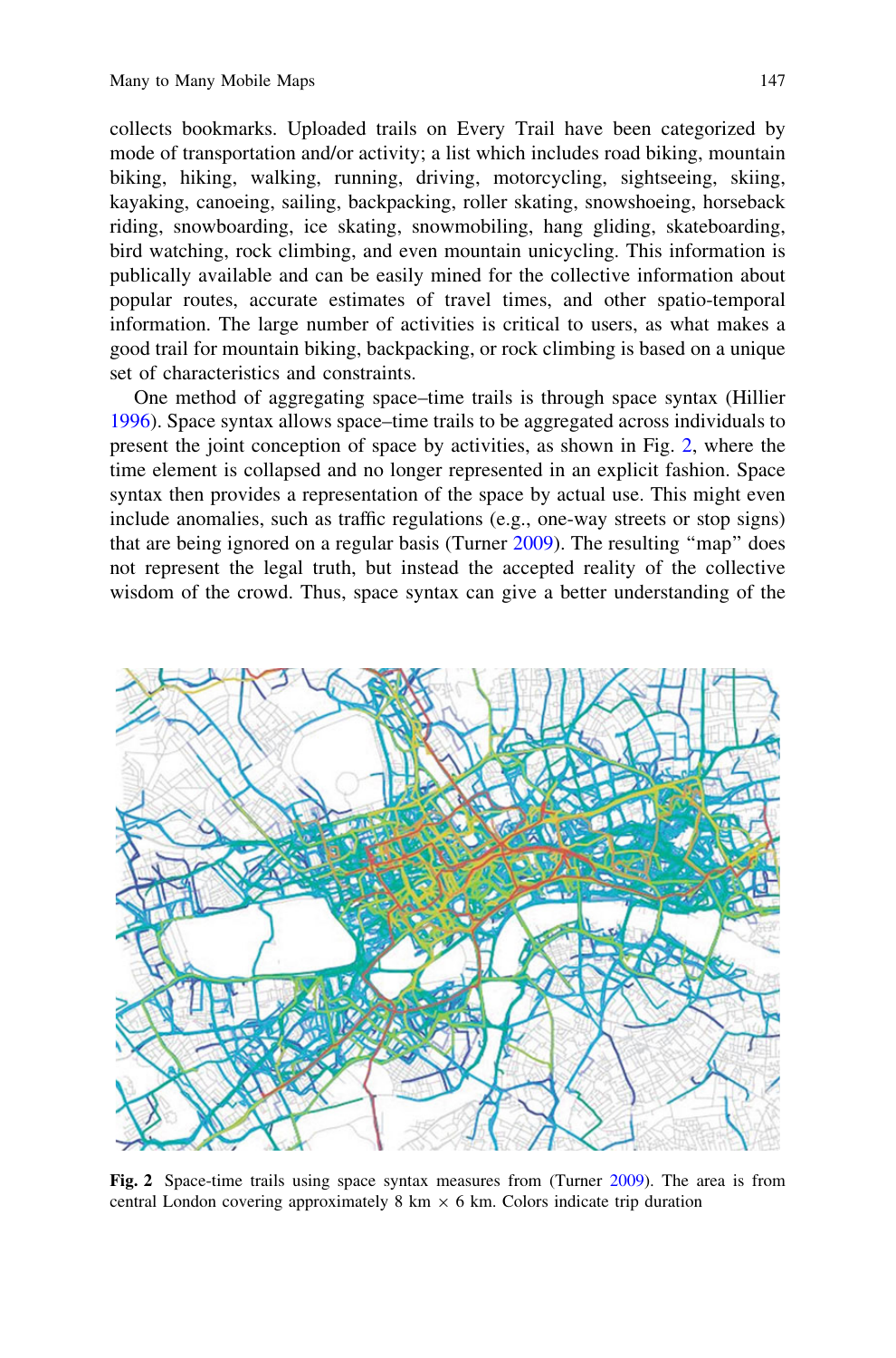structure of a city as perceived by the residents who share their daily travels (Counts and Smith [2007;](#page-13-0) Turner [2009](#page-16-0)).

#### 2.3.4 Place Concepts as Social Constructs

In addition to examining the information produced through VGI, one can use social tagging in an indirect way to understand the conceptualization that individuals have when referencing locations throughout the city. Social tagging is used as a way of marking entries in large collections (Gupta et al. [2010\)](#page-14-0). The tags can be considered a folksonomy (Gruber [2008](#page-14-0)), which is not as formal or structured as an ontology, but allows individuals access to the content. The flexibility of social tagging makes it easier for individuals to implement and also allows for new tags to be incorporated into the folksonomy.

Using social tagging in an innovative way to answer deeper questions, Schlieder and Matyas ([2009\)](#page-15-0) analyzed a large collection of over 12,000 photographs of cities posted on Panoramio to show how cities are conceptualized by tourists. Schlieder and Matyas [\(2009](#page-15-0)) describe the approach as one of collaborative semantics, where the shared locations and terminology can be used to describe the structure of the city. This is not unlike the difference that one finds between the formal structure of a city as determined by city planners and engineers, and the common paths of travel that emerge through an analysis of walking patterns using space syntax (Hillier [1996\)](#page-14-0).

#### 2.3.5 Social Navigation Services

A more direct application of social networking can be found in social navigation services (Bilandzic et al. [2008](#page-13-0)). There is a wide range of services available on the web from location-based recommender systems to virtual post-it notes and graffiti (Espinoza et al. [2001](#page-14-0)). As with the previous examples, social navigation services can answer questions that require human judgment, such as the best place to find an inexpensive meal, or the best place to get fresh food for a picnic. Many traditional location-based services, such as Yellow Pages, are constructed without regard to quality of service. In contrast most current recommender systems, such as Yelp, reject this view and explicitly include a notion of social recommendation (Hearst [2008;](#page-14-0) Gupta et al. [2010](#page-14-0)).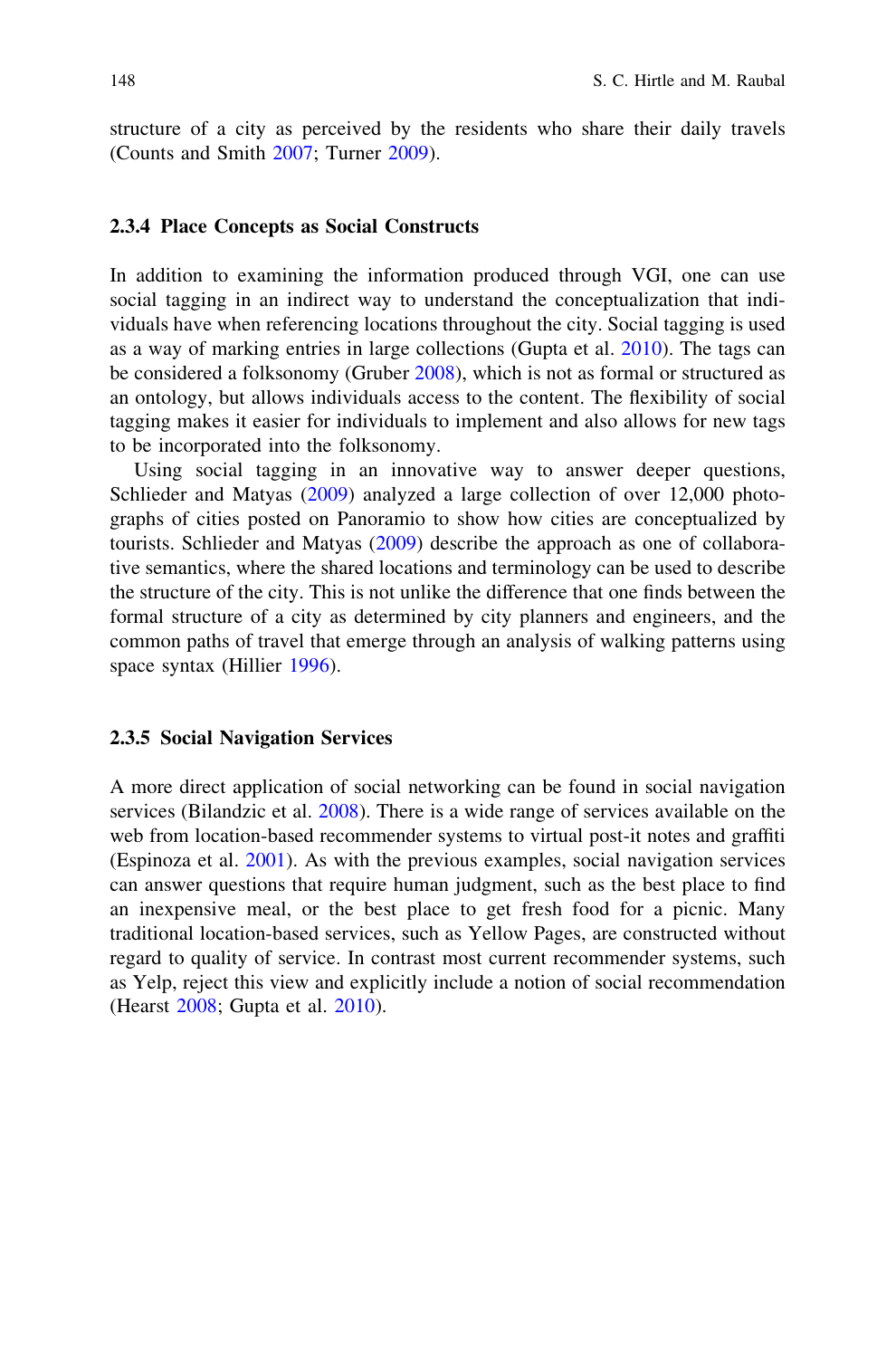# <span id="page-8-0"></span>3 What are the Challenges and Goals for Future Research?

# 3.1 Interaction Between Environments, Individuals, and Mobile Devices

In many ways, the ideal mobile device would act like an intelligent tour guide, who is knowledgeable of the immediate surroundings, knows the optimal route to get to a location, adjusts decisions with the current conditions and has intimate knowledge of all the shops, restaurants, and individuals in the area. This Orwellian view of technology in the near future will remain unrealized. Yet, at the same time, many individuals have already relinquished control of decisions to portable devices. We no longer have telephone numbers in memory, but depend on devices to recall them until lost. We now let GPS-based systems plan routes without confirming if the route makes sense in the local environment.

Future research must focus on the interaction possibilities between user, environment, and mobile device. Each of these 'components' can vary and the interaction depends on the specific task (Fig. 3). Different users perceive their environments differently and this should be reflected in the representation of the environment on the mobile device in order to facilitate user interaction. During an exploratory empirical study of interaction differences in the navigation services offered by Apple's iPhone and Google's Android smartphone a significant threeway interaction between the factors device, task, and environment could be demonstrated (Richter et al. [2010\)](#page-15-0). This result implied that the number of wrong turns made by participants depended upon this combination. Further studies including different application scenarios, users, environments, and devices will shed more light on the complexity of this interaction and how to optimize it.

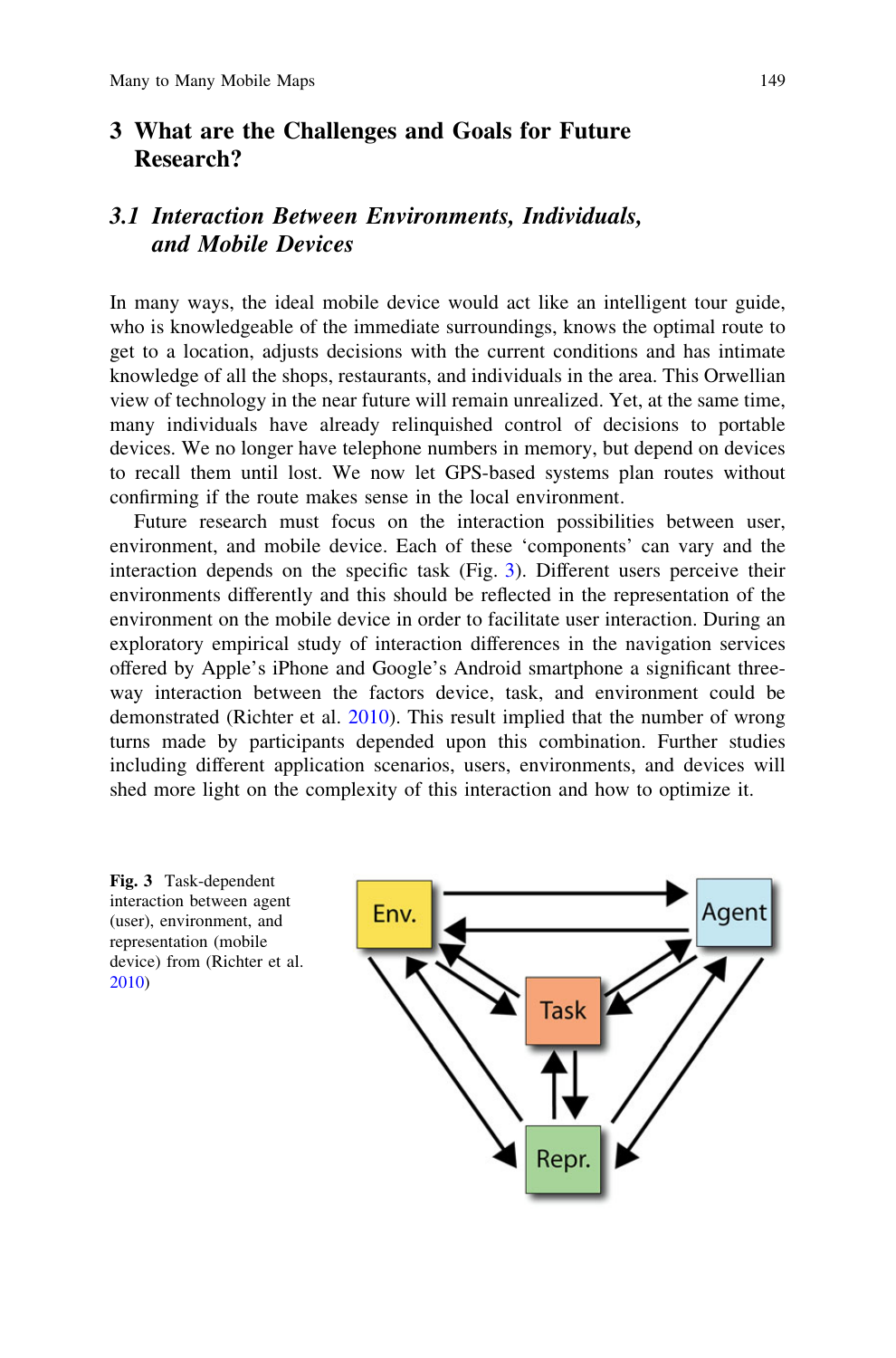Mobile eye-tracking studies (Grifantini [2010](#page-14-0)) can help find out whether users focus more on the environment or their mobile devices. The users' movement traces on their mobile device displays should indicate design problems with respect to symbol visualization, instructions, and other task-dependent spatiotemporal information. These studies will be of higher complexity compared to desktop eye-tracking experiments due to additional degrees of freedom (mobile device, movement, etc.).

### 3.2 Knowing the User

A key issue for the development of personalized services is knowing the user. Among the most important variables regarding differences between individual users and user groups (Raubal and Panov [2009\)](#page-15-0) are age, gender, differences in spatial memory and reasoning abilities, preferred learning style, and attitude differences. Mobile decision-making requires fast access to spatial memory and the ability to make quick decisions on the spot. In addition, users have to cope with technological limitations regarding their mobile devices such as small screen size, and there is the general challenge of presenting information to someone on the move. We need studies that investigate for different domains how (different) people actually make decisions while on the move and how these decisions are impacted by technology and its current limitations. Intelligent user interfaces (Maybury and Wahlster [1998](#page-15-0)), which provide additional benefits to their users, such as adaptivity, context sensitivity, and task assistance, may be the way to go. But here, it is especially important to represent and exploit models of the user, the domain, tasks, and context. Adaptation is also required because it is practically impossible to anticipate the needs and necessities of each potential user in an infinite number of presentation situations.

#### 3.3 Context

What is considered an optimal decision strongly depends on the context (Dey and Abowd [2000](#page-13-0); Schmidt et al. [1999](#page-15-0)). Therefore, context elements must be captured for the particular user and task. What are relevant context elements and how can they be formalized (Raubal and Panov [2009\)](#page-15-0)? These days, we have to cope with enormous loads of data, some of them helpful but most of them irrelevant to the task at hand. Much of these data automatically feed from sensors to the mobile device and support the mobile decision-making process. In addition, data can potentially be reused by others, such as when contributed and made available as VGI. Future research will have to address several issues in order to achieve context-sensitive location-based services, such as: How can we assure that only context-relevant data is taken into account? How can we filter these data for a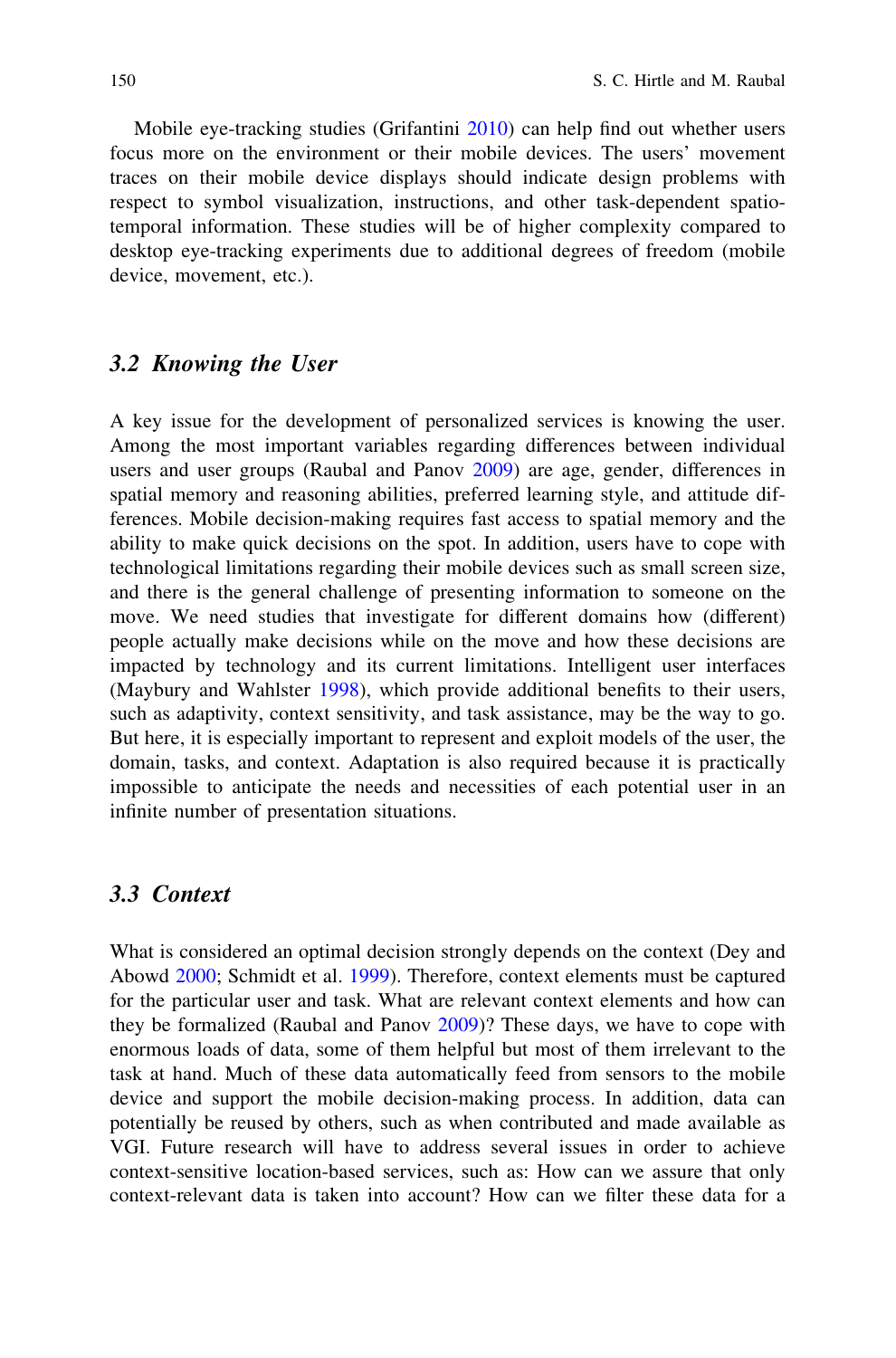particular user? How adaptive is such filtering process to the user's spatial and cognitive capabilities?

# 3.4 Impact on Spatial Learning

The use of technology for supporting people's mobile decision-making does not only impact their task performance but also their spatial learning of the environment. Studies have demonstrated that using mobile navigation devices may result in users turning off their brain (Munzer et al. [2006](#page-15-0); Parush et al. [2007](#page-15-0)). They do not process the presented information and the information perceived in the environment to a sufficient level, and also lack the possibility to acquire survey knowledge. This is critical, especially in situations where technology fails and people must fully rely on their spatial knowledge and abilities.

In a human participants test using a multi-level virtual environment (Parush et al. [2007\)](#page-15-0) demonstrated that reliance on automatic wayfinding systems can result in a degradation of spatial knowledge acquisition and learning. Participants had to perform way finding tasks and their current position was either indicated continuously or by request. In addition, they had to answer sporadic orientation quizzes. The results showed that those participants who had to request their position and who were more 'involved' through orientation quizzes also demonstrated better knowledge acquisition. The real-world study (Richter et al. [2010\)](#page-15-0), described in [Sect. 3.1](#page-8-0), also indicated that differences in interaction with a mobile device during wayfinding can have an effect on people's spatial learning. More specifically, participants, who were required to actively zoom in at decision points when using a navigation service, made fewer wayfinding errors when later re-walking the same route without the help of the navigation service. Thus, participants showed an improvement in spatial learning with the active engagement of the navigational device.

As just one example of a non-geographic application, recent studies have looked at the role of spatial cognition in surgery and related fields (Hegarty et al. [2007](#page-14-0), [2009\)](#page-14-0). With minimally invasive surgical procedures, such as laparoscopy where a miniature video camera is directed to the surgical location, there is a loss of haptic cues that existed with the previous, more invasive forms of surgery. Keehner and Lowe [\(2009](#page-14-0)) have shown that haptic cues might reinforce the information gathered from visual cues in surgical settings. Thus, it might be incumbent on future interfaces to include a haptic component for the surgeons to respond. In a very different domain, an experimental interface, which combines auditory feedback and a forcefeel joystick, allows blind sailors to direct a crew on a sailing vessel in tests off the coast of France (Simonnet et al. [2010\)](#page-16-0). Thus, to the extent which spatial interfaces engage the user in the physical environment (Meilinger et al. [2008\)](#page-15-0), there should be additional encoding and better memory of the environment.

Future research should investigate how differences in device design impact both navigation behavior and spatial learning. We have started to investigate how the functionality of a mobile navigation service can be adapted so that everyday users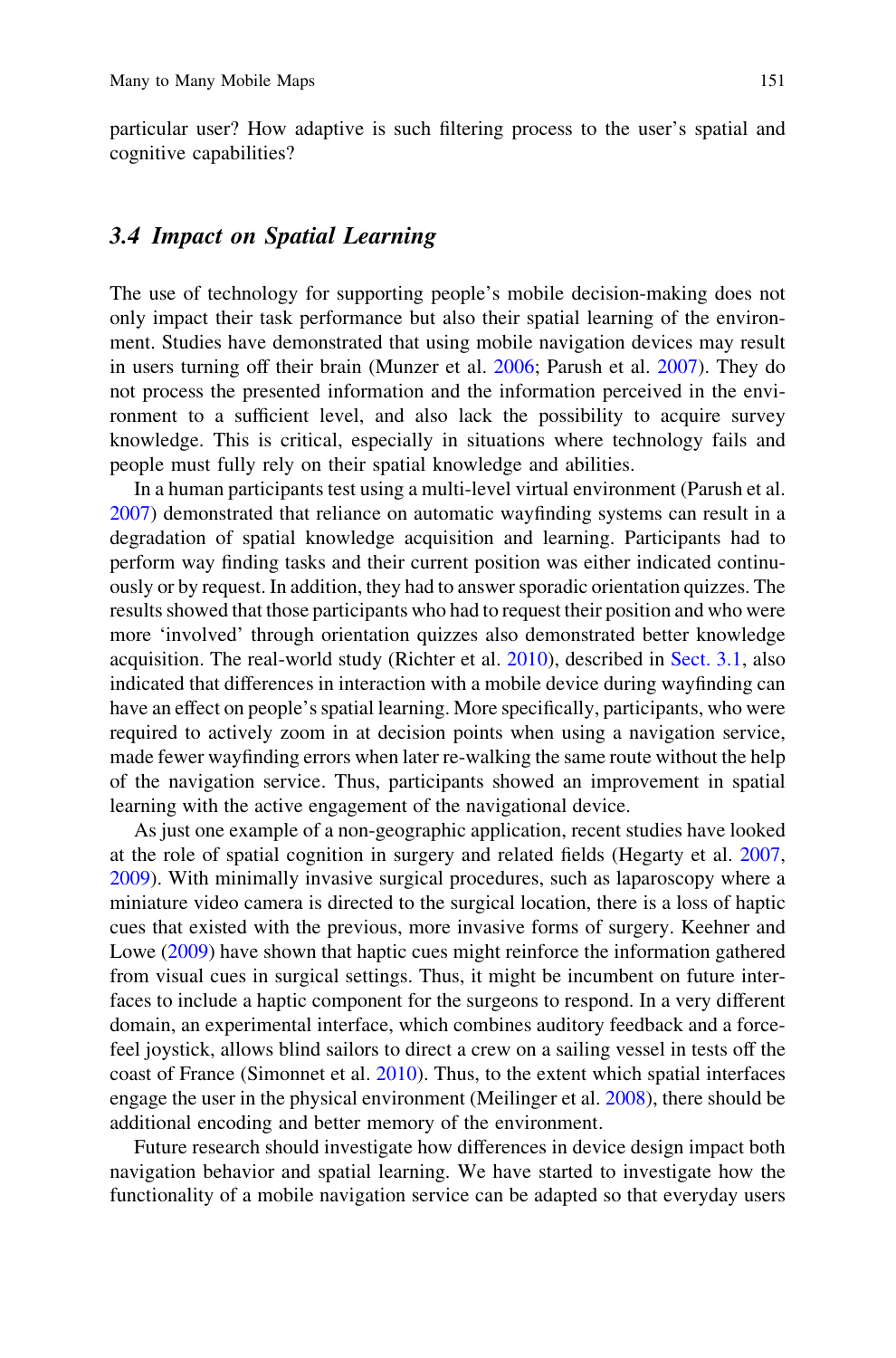

Fig. 4 The cognitive surveyor application supports mobile data collection (Dara-Abrams [2008\)](#page-13-0)

of navigation services achieve both their immediate (finding their goal) and longer-term objectives (spatial learning) (Richter et al. [2010\)](#page-15-0).

# 3.5 Innovative Tools

On the application side, we expect the future to bring novel and pioneering tools and services to the LBS market. Recent research has focused on the integration of digital and analog media (through the use of mobile phones that are equipped with digital cameras) (Rohs et al. [2007](#page-15-0)), the integration of different modes of communication (such as in navigation devices), and the development of LBS for group-decision-making (Espeter and Raubal [2009](#page-13-0)). Future mobile guides will be able to access knowledge from diverse online repositories, such as Wikipedia and Wikimapia, and use such content to generate educational audio tours starting and ending at stationary city maps (Schöning et al. [2007\)](#page-15-0).

Innovative tools, such as the Cognitive Surveyor (Dara-Abrams [2008](#page-13-0)) (Fig. 4) will support future mobile data collection while people are actually performing tasks in the real world. Such data is necessary in order to analyze people's spatial knowledge and navigation practices. It will provide insights on when and where people make decisions, and how their acquired cognitive representations differ from the real world. This will help in the design of better services, which, in turn, should provide enhanced mobile decision support to their users.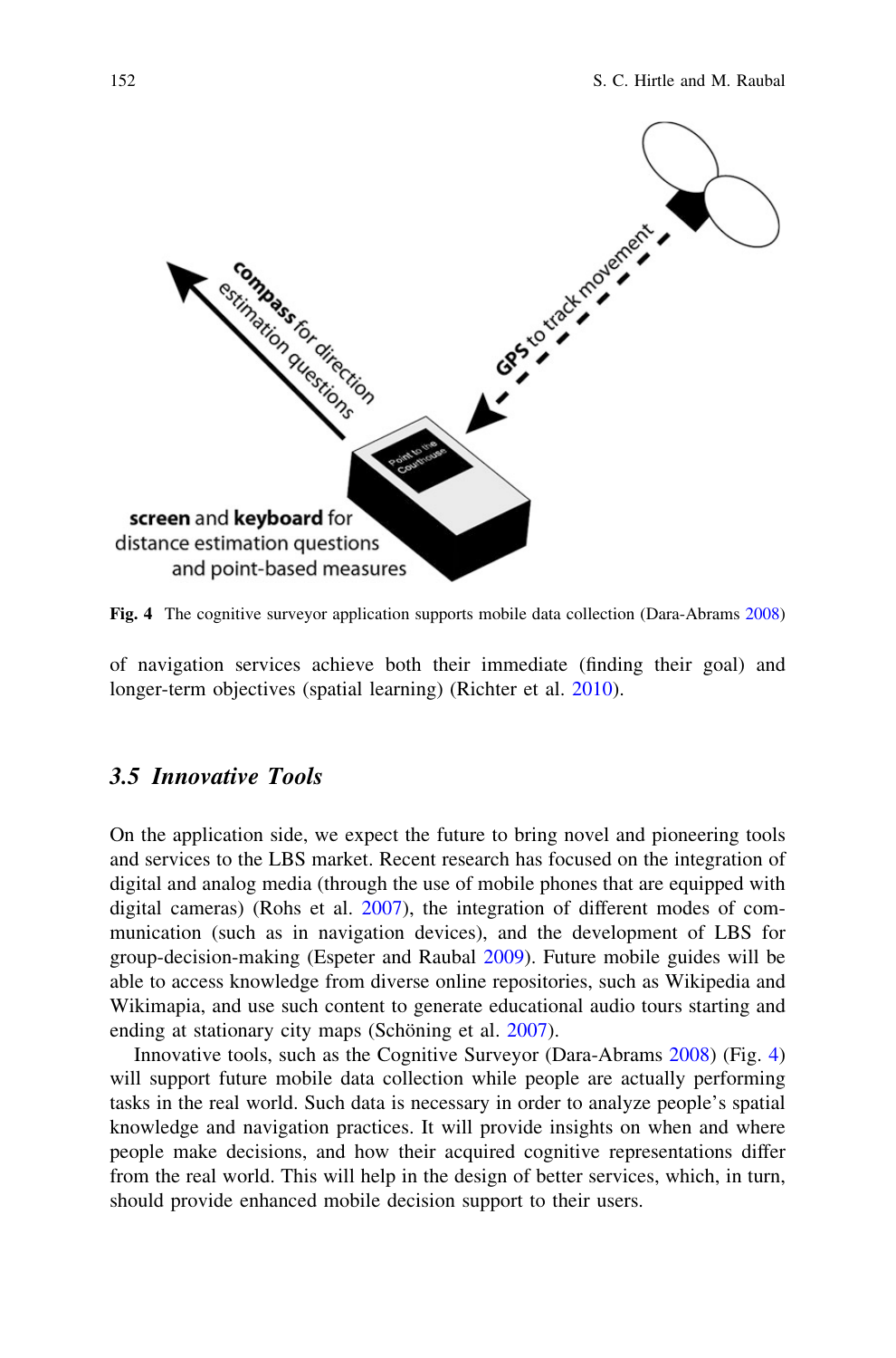# 4 The Future of Maps

One interesting question that emerges from the preceding analysis concerns the role of maps in the discourse. Consider, for instance, the iBurgh app for the iPhone (McNulty [2009\)](#page-15-0). This application is designed for a single task of reporting a neighborhood problem to the city of Pittsburgh. For example, if you noticed a pothole in your street that has not been filled, you can use the iBurgh app to take a picture of the pothole. The application registers the location and then sends the picture with the geographical coordinates to the city's 311 complaint line. There is no need to describe the location in words or to draw a map of the location to later recall or transmit to the public works department. Spatial information is transmitted directly.

Directions seem like an obvious application for maps. However, maps suffer from the well-studied alignment problem that requires the observer to locate oneself on both the map and in the real world with the appropriate location and orientation (Davies and Peebles [2007\)](#page-13-0). This had led to the needs to include complex instructions to get around the ''tricky parts'' of verbal directions (Hirtle et al. [2010](#page-14-0)). Furthermore, (Hirtle and Sorrows [1998\)](#page-14-0) demonstrated that the images can be just as useful as either maps or a spatial description in locating oneself in an environment. A distinctive building would be an easy match in an image, when compared with the task of trying to identify which real-world building corresponds to a colored block representing the building on the map. Agrawala et al. [\(2011](#page-13-0)) have explored creating hybrid maps with some 3D sketches of useful landmarks that are of both visual and structural importance (Sorrows and Hirtle [1999](#page-16-0)).

The influx of image databases, such as Google Streetview, allows one to bypass the mapping process entirely and simply match the target location to an image. In fact, if one needs specific information, such as ''Where do I turn to get to my hotel?," one needs no more than a voice telling you when you get near the appropriate intersection to turn in the appropriate direction. At best, this voice is accompanied by a small map. It is curious that on both websites and mobile screens, the  $200 \times 200$  pixel map is becoming the norm for locating information.

The downside of providing limited spatial information is that it may impair the acquisition of spatial knowledge. For example, there appears to be a degradation in the ability to acquire spatial knowledge when using guided navigation systems, which results in continued to dependence on guidance systems for repeated trips along the same route (Ishikawa et al. [2008](#page-14-0); Parush et al. [2007](#page-15-0)). The challenge for designers will be to provide effective visual displays that increase a user's engagement with the space, which in turn leads to a greater understanding of the environment (Agrawala et al. [2011](#page-13-0)).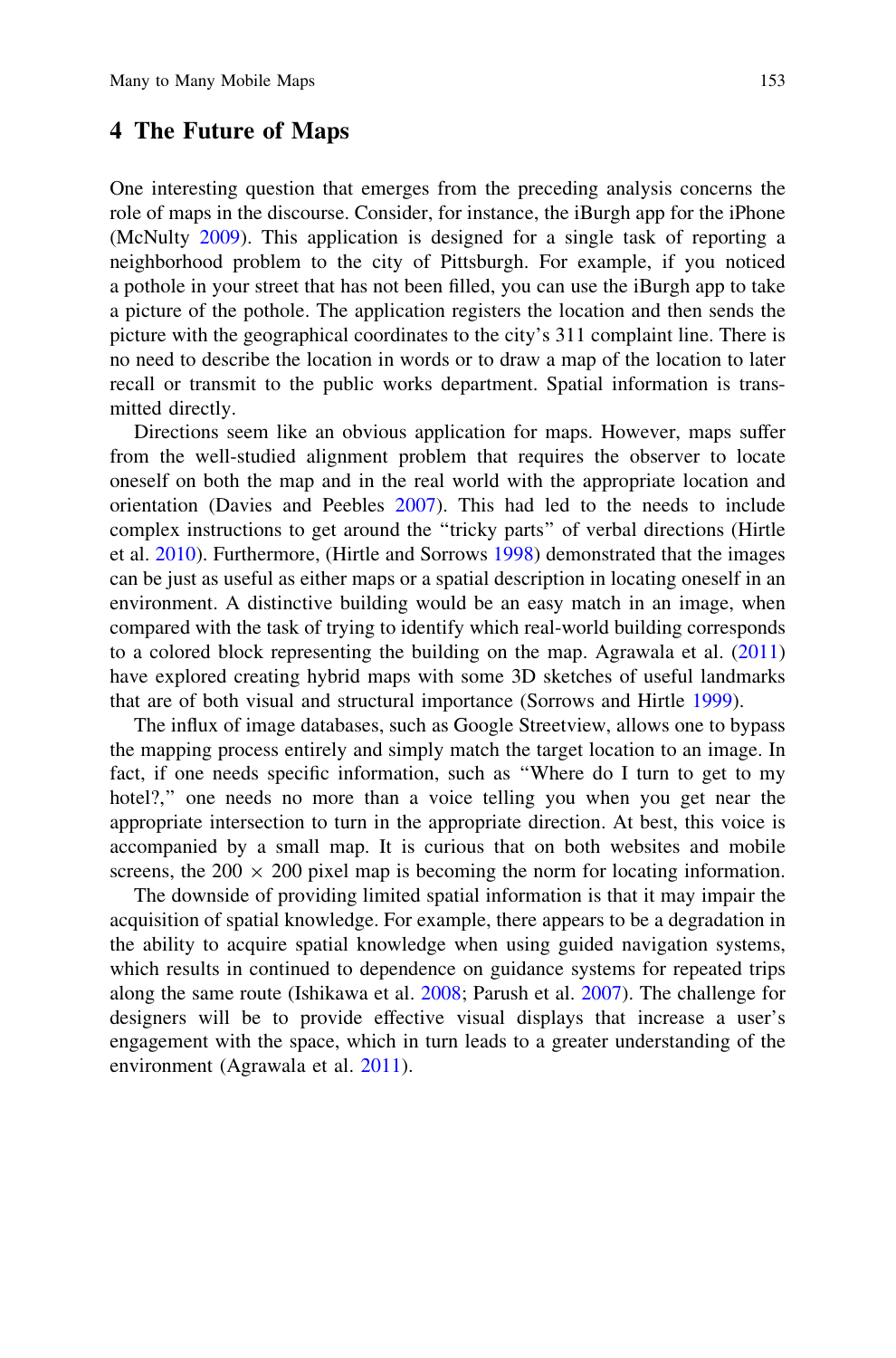### <span id="page-13-0"></span>5 Summary

In this review of literature, we traced a systematic change from centralized GIS platforms to individual GI platforms, which puts information and decision making into the hands of the individual, similar to how GI was viewed during thousands of years of mapmaking. Most of the related research discussed at Las Navas 1990, such as the sense-making investigation method for human wayfinding (Gluck [1991\)](#page-14-0), the evidence that early environmental learning is not necessarily sequential (Blades 1991) as originally proposed by (Siegel and White [1975\)](#page-15-0), or the imageschema-based formalization of interface metaphors by algebraic specifications (Kuhn and Frank [1991](#page-14-0))—just to name a few examples—are still relevant today but the focus has changed due to our mobile information society. Unlike the past, the individual GI platforms are supported by a robust collection of real-time data sources, which can be broadcast to a large array of other users almost instantaneously. Thus, the many to many mobile maps concepts allow for heretofore unprecedented precision in the support of spatial decisions.

# References

- Agrawala M, Li W, Berthouzoz F (2011) Design principles for visual communication. Commun ACM 54(4):60–69
- Bilandzic M, Foth M, De Luca A (2008) City flocks: designing social navigation for urban mobile information systems. In: 7th ACM conference on designing interactive systems, Cape Town, South Africa, 2008. ACM, New York, pp 174–183
- Blades M (1991) Wayfinding theory and research: the need for a new approach. In: Mark D, Frank A (eds) Cognitive and linguistic aspects of geographic space. Kluwer, Dordrecht, pp 137–165
- Boyd DM, Ellison NB (2008) Social network sites: definition, history, and scholarship. J Comput Med Commun 13(1):210–230
- Butz A, Baus J, Krüger A, Lohse M (2001) A hybrid indoor navigation system. In: IUI2001: international conference on intelligent user interfaces. ACM Press, New York, pp 25–33
- Counts S, Smith M (2007) Where were we: communities for sharing space-time trails. In: Proceedings of the 15th annual ACM international symposium on advances in geographic information systems (GIS '07), Seattle, WA, 2007. ACM, New York
- Dara-Abrams D (2008) Cognitive surveying: a framework for mobile data collection, analysis, and visualization of spatial knowledge and navigation practices. In: Freksa C, Newcombe N, Gärdenfors P, Wölfl S (eds) Spatial cognition VI. learning, reasoning, and talking about space, LNCS 5248. Springer, Berlin, pp 138–153
- Davies C, Peebles D (2007) Strategies for orientation: the role of 3D landmark salience and map alignment. In: Proceedings of the 29th annual conference of the cognitive science society, Nashville, TN, 2007. Erlbaum, New York, pp 923–928
- Dey AK, Abowd GD (2000) Towards a better understanding of context and context-awareness. In: Conference on human factors in computing systems (CHI 2000), vol 4. The Hague, The Netherlands
- Espeter M, Raubal M (2009) Location-based decision support for user groups. J Locat Based Serv 3(3):165–187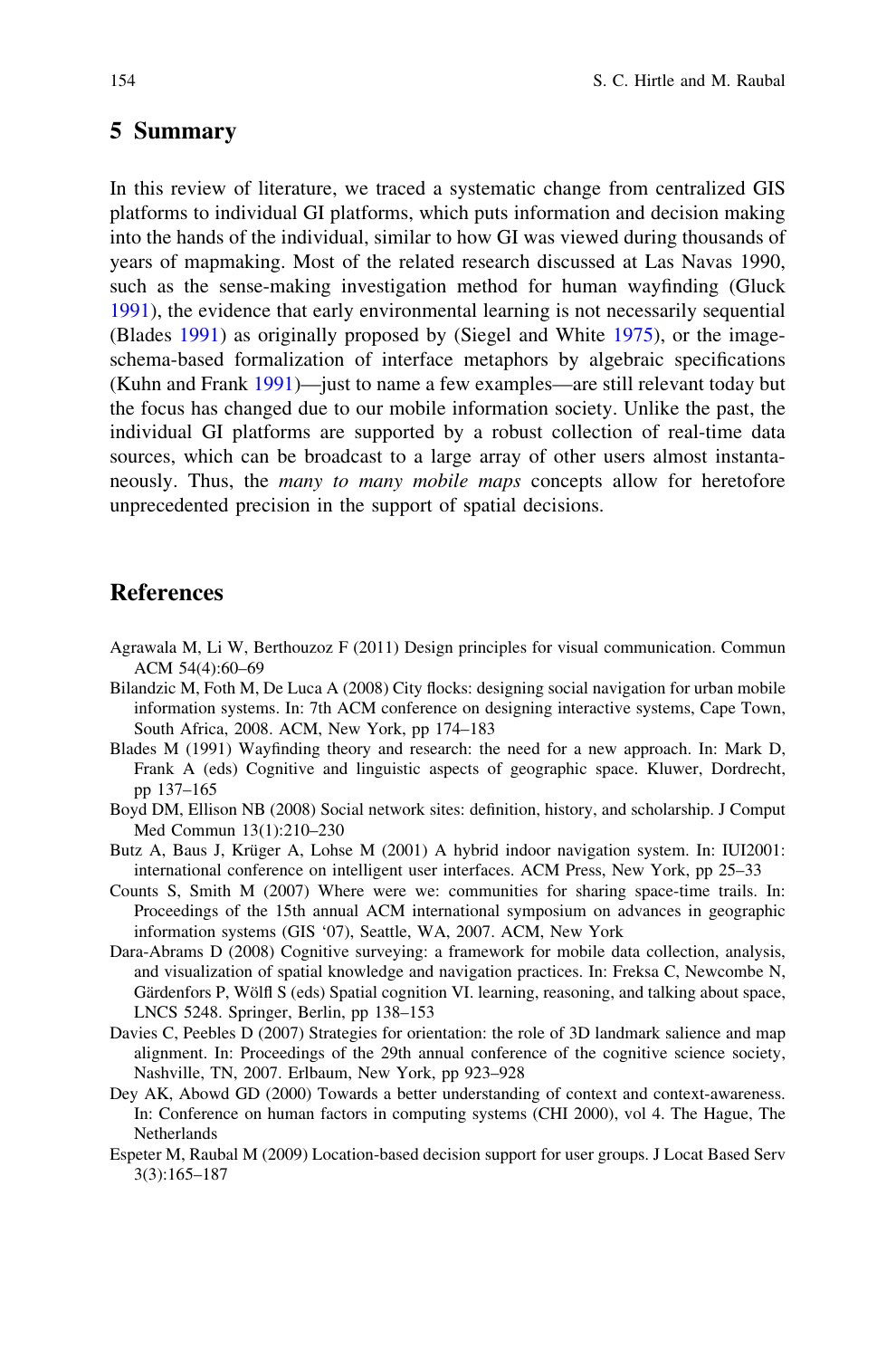- <span id="page-14-0"></span>Espinoza F, Persson P, Sandin A, Nyström H, Bylund ECM (2001) GeoNotes: social and navigational aspects of location-based information systems. In: Abowd BS (ed) Ubicomp 2001: ubiquitous computing, international conference Atlanta, Georgia, September 30— October 2. Springer, Berlin, pp 2–17
- Frank AU (1998) Different types of ''times'' in GIS. In: Egenhofer MJ, Golledge RG (eds) Spatial and temporal reasoning in GIS. Oxford University Press, Oxford, pp 40–62
- Frank AU (2002) Big GIS/small GI—the commercialization of geographic information. In: Brazilian symposium on geoinformatics, Caxambu, Brazil, 2002
- Gluck M (1991) Making sense of human way finding: review of cognitive and linguistic knowledge for personal navigation with a new research direction. In: Mark D, Frank A (eds) Cognitive and linguistic aspects of geographic space. Kluwer, Dordrecht, pp 117–135
- Golledge RG, Stimson RJ (1997) Spatial behavior: a geographic perspective. Guilford Press, New York
- Goodchild MF (2007) Citizens as sensors: the world of volunteered geography. GeoJ 69(4):211– 221
- Grifantini K (2010) Eye tracking for mobile control. MIT Technol Rev, Cambridge 24 May 2010
- Gruber T (2008) Ontology of folksonomy: a mash-up of apples and oranges. Int J Semant Web Inf Syst 3:1–11
- Gupta M, Li R, Yin Z, Han J (2010) Survey on social tagging techniques. SIGKDD Explor 12:58–72
- Hearst MA (2008) UIs for faceted navigation: recent advances and remaining open problems. In: Workshop on human-computer interaction and information retrieval, Redmond, WA, USA, 2008
- Hegarty M, Keehner M, Cohen C, Montello DR, Lippa Y (2007) The role of spatial cognition in medicine: applications for selecting and training professionals. In: Allen GL (ed) Applied spatial cognition: from research to cognitive technology. Erlbaum, Mahwah, pp 285–315
- Hegarty M, Keehner M, Khooshabeh P, Montello DR (2009) How spatial abilities enhance, and are enhanced by, dental education. Learn Individ Differ 19(1):61–70
- Hillier B (1996) A configurational theory of architecture. Cambridge University Press, Cambridge
- Hirtle SC (2011) Geographical design: spatial cognition and geographical information science (synthesis lectures on human-centered informatics). Morgan & Claypool, San Rafael
- Hirtle SC, Richter K-F, Srinivas S, Firth R (2010) This is the tricky part: when directions become difficult. J Sp Inf Sci 1(1):53–73
- Hirtle SC, Sorrows ME (1998) Designing a multi-modal tool for locating buildings on a college campus. J Environ Psychol 18(3):265–276
- Hutchins J, Ihler A, Smyth P (2010) Probabilistic analysis of a large-scale urban traffic sensor data set. In: Gaber MM, Vatsavai RR, Omitaomu OA, Gama J, Chawla NV, Ganguly AR (eds) Knowledge discovery from sensor data: second international workshop, Sensor-KDD 2008, LNCS 5840. Springer, Berlin, pp 94
- Ishikawa T, Fujiwara H, Imai O, Okabe A (2008) Wayfinding with a GPS-based mobile navigation system: a comparison with maps and direct experience. J Environ Psychol 28:74– 82
- Kaasinen E (2005) User acceptance of location-aware mobile guides based on seven field studies. Behav Inf Technol 24:37–49
- Keehner M, Lowe R (2009) Seeing with the hands and with the eyes: the contributions of haptic cues to anatomical shape recognition in surgery. In: Bertel S, Barkowsky T, Hölscher C, Shipley TF (eds) Cognitive shape processing. AAAI Press, Menlo Park, pp 8–14
- Kuhn W, Frank AU (1991) A formalization of metaphors and image-schemas in user interfaces. In: Mark D, Frank A (eds) Cognitive and linguistic aspects of geographic space. Kluwer, Dordrecht, pp 419–434
- Kuipers B, Levitt T (1988) Navigation and mapping in large scale space. Ai Mag 9(2):25–43
- Lane ND, Miluzzo E, Lu H, Peebles D, Choudhury T, Campbell AT (2010) A survey of mobile phone sensing. Commun Mag IEEE 48(9):140–150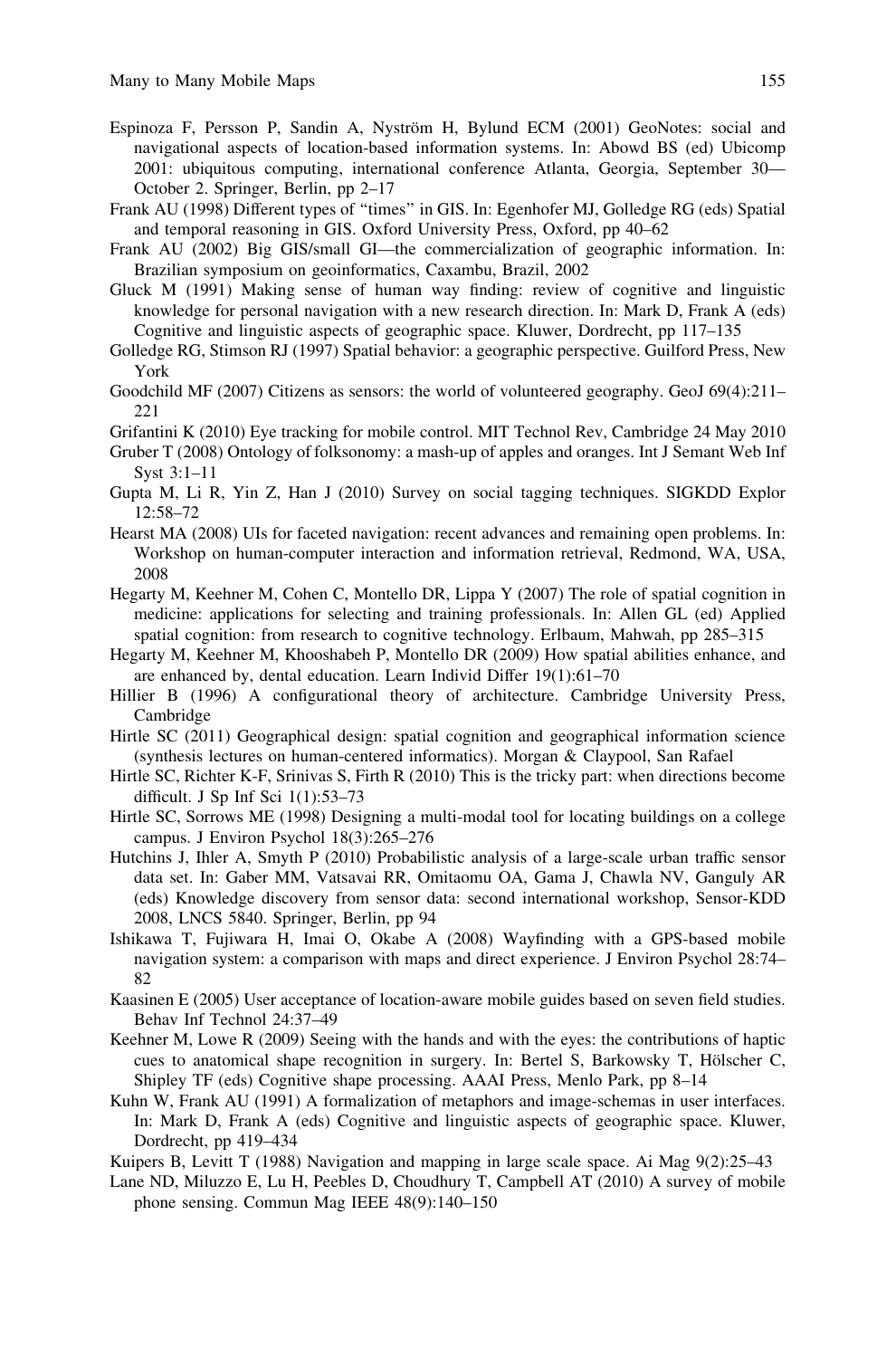- <span id="page-15-0"></span>Li C, Longley P (2006) A test environment for location-based services applications. Trans GIS 10(1):43–61
- Maybury MT, Wahlster W (1998) Readings in intelligent user interfaces. Morgan Kaufmann, San Francisco
- McNulty T (2009) iBurgh lets you complain to city by cell phone. Pittsburgh Post-Gazette, Pittsburgh 18 Aug 2009
- Meilinger T, Knauff M, Bülthoff HH (2008) Working memory in wayfinding: a dual task experiment in a virtual city. Cogn Sci 32:755–770
- Mohan P, Padmanabhan VN, Ramjee R (2008) Nericell: Rich monitoring of road and traffic conditions using mobile smartphones. In: SenSys '08. ACM, Raleigh, North Carolina, pp 323–336
- Montello DR (1993) Scale and multiple psychologies of space. In: Frank AU, Campari I (eds) Spatial information theory: a theoretical basis for GIS. Springer, Berlin, pp 312–321
- Munzer S, Zimmer HD, Schwalm M, Baus J, Aslan I (2006) Computer-assisted navigation and the acquisition of route and survey knowledge. J Environ Psychol 26(4):300–308
- Nath S, Liu J, Zhao F (2007) Sensormap for wide-area sensor webs. Computer 40:90–93
- Parush A, Ahuvia S, Erev I (2007) Degradation in spatial knowledge acquisition when using automatic navigation systems. In: Winter S, Duckham M, Kulik L, Kuipers B (eds) Spatial information theory (COSIT 2007) vol LNCS 4736. Springer, Heidelberg, pp 238–254
- Peuquet DJ (2002) Representations of space and time. Guilford Press, New York
- Priedhorsky R (2011) Wiki, absurd yet successful: a position paper for CHI 2011 workshop on crowdsourcing and human computation. Paper presented at the CHI 2011. Vancouver, BC, Canada, Vancouver, BC, 7–12 May 2011
- Priedhorsky R, Jordan B, Terveen L (2007a) How a personalized geowiki can help bicyclists share information more effectively. In Proceedings of the 2007 international symposium on Wikis. ACM, Montreal, Quebec, Canada, pp 93–98)
- Priedhorsky R, Jordan B, Terveen L (2007b) How a personalized geowiki can help bicyclists share information more effectively. In: WikiSym'07, Montreal, Quebec, 2007, pp 93–98
- Raper J, Gartner G, Karimi H, Rizos C (2008) A critical evaluation of location based services and their potential. J Locat Based Serv 1:4–45
- Raubal M (2011) Cogito ergo mobilis sum: the impact of location-based services on our mobile lives. In: Nyerges T, Couclelis H, McMaster R (eds) The SAGE handbook of GIS and society. Sage, Los Angeles, pp 159–173
- Raubal M, Panov I (2009) A formal model for mobile map adaptation. In: Gartner G, Rehrl K (eds) Location based services and telecartography II, selected papers from the 5th international symposium on LBS & Telecartography 2008, Salzburg, Austria. Springer, Berlin, pp 11–34
- Richter KF, Dara-Abrams D, Raubal M (2010) Navigating and learning with location based services: a user-centric design. In: Gartner G, Li Y (eds) 7th international symposium on LBS & teleCartography. Guangzhou, China, pp 261–276
- Rohs M, Schöning J, Raubal M, Essl G, Krüger A (2007) Map navigation with mobile devices: virtual versus physical movement with and without visual context. In: Proceedings of the ninth international conference on multimodal interfaces (ICMI 2007). ACM Press, Nagoya, Japan, pp 146–153
- Schlieder C, Matyas C (2009) Photographing a city: an analysis of place concepts based on spatial choices. Sp Cogn Comput 9:212–228
- Schmidt A, Beigl M, Gellersen HW (1999) There is more to context than location. Comput Graph 23(6):893–901
- Schöning J, Hecht B, Rohs M, Starosielski N (2007) WikEar–Automatically generated locationbased audio stories between public city maps. In: Proceedings of Ubicomp'07, pp 128–131
- Siegel AW, White SH (1975) The development of spatial representations of large-scale environments. In: Reese HW (ed) Advances in child development and behavior, vol 10. Academic Press, New York
- Simon HA (1955) A behavioral model of rational choice. Q J Econ 69(1):99–118